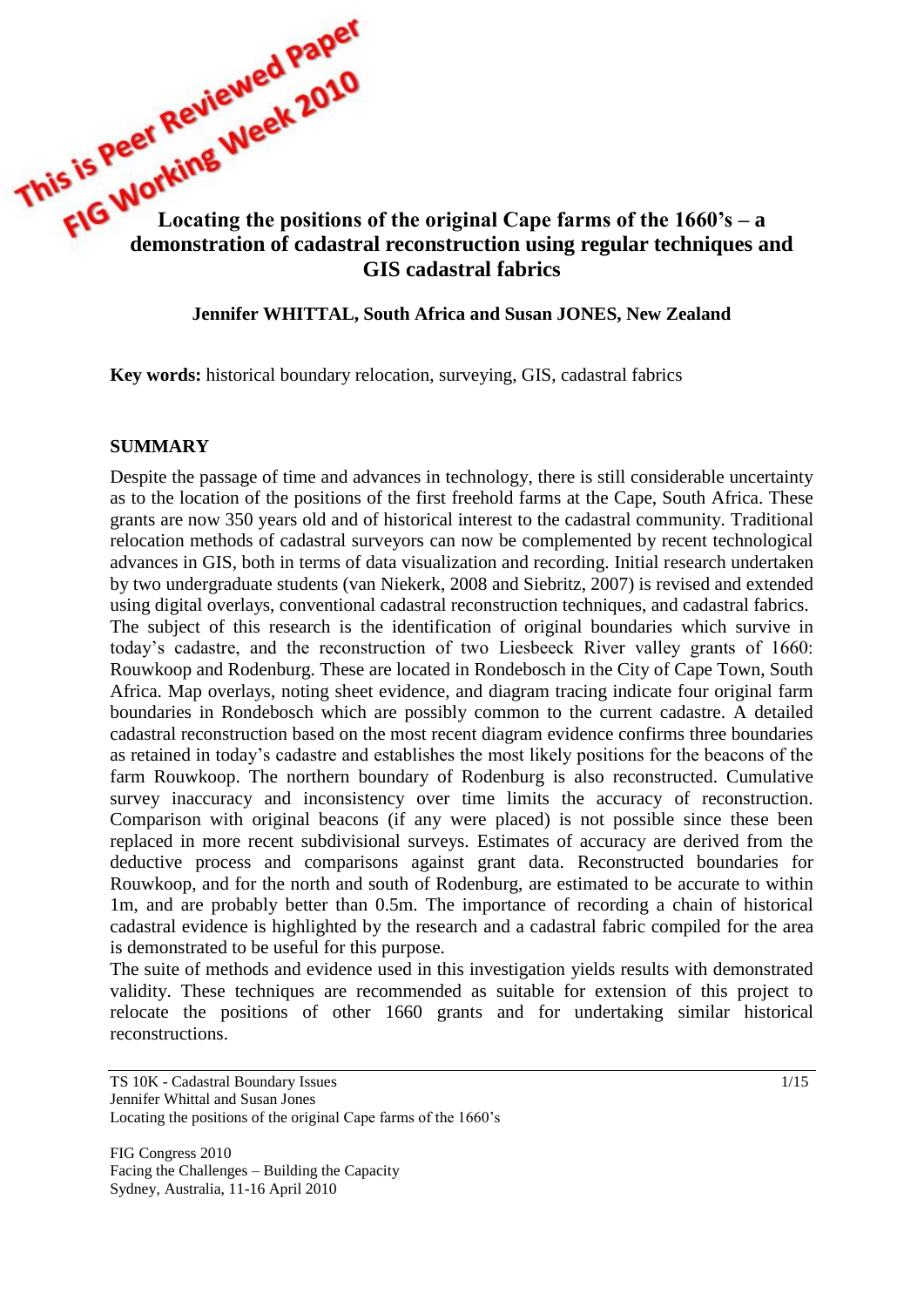# **Locating the positions of the original Cape farms of the 1660's – a demonstration of cadastral reconstruction using regular techniques and GIS cadastral fabrics**

#### **Jennifer WHITTAL, South Africa and Susan JONES, New Zealand**

## **1 INTRODUCTION**

Knowledge of the history of human development provides context for understanding the present and feeds essential curiosity. The origins of settlement at the Cape have been of interest mostly to the families who can trace their origins to early inhabitants. Such information is now identified as part of national cultural heritage and of interest to all citizens. The subject of this paper is the relocation of the first freehold farms in southern Africa, surveyed more than 350 years ago, using a range of methods and historical data.

The Cape was undeveloped and occupied by nomadic indigenous peoples prior to the arrival of European settlers and their slaves. With the decision of the Dutch East India Company (the VOC) to establish a refreshment station at the Cape in 1652 for their ships on route to Batavia in the East (Fisher, n.d.), came the first developments in European-style farming and development. By 1657, it was decided to test the area called Rondebosjen (Wagener, 1957) for farming. Farms were established riparian to the Liesbeeck River, their main water source. The Liesbeeck River flows from Table Mountain's eastern reaches through the well-known botanical gardens of Kirstenbosch, thereafter through the historic Rondebosch suburb (see Figure 1). It feeds into to the Atlantic Ocean in Table Bay at the feet of the iconic Table Mountain.



**Figure 1 Location of Rondebosch and the first land grants**

TS 10K - Cadastral Boundary Issues 2/15 Jennifer Whittal and Susan Jones Locating the positions of the original Cape farms of the 1660's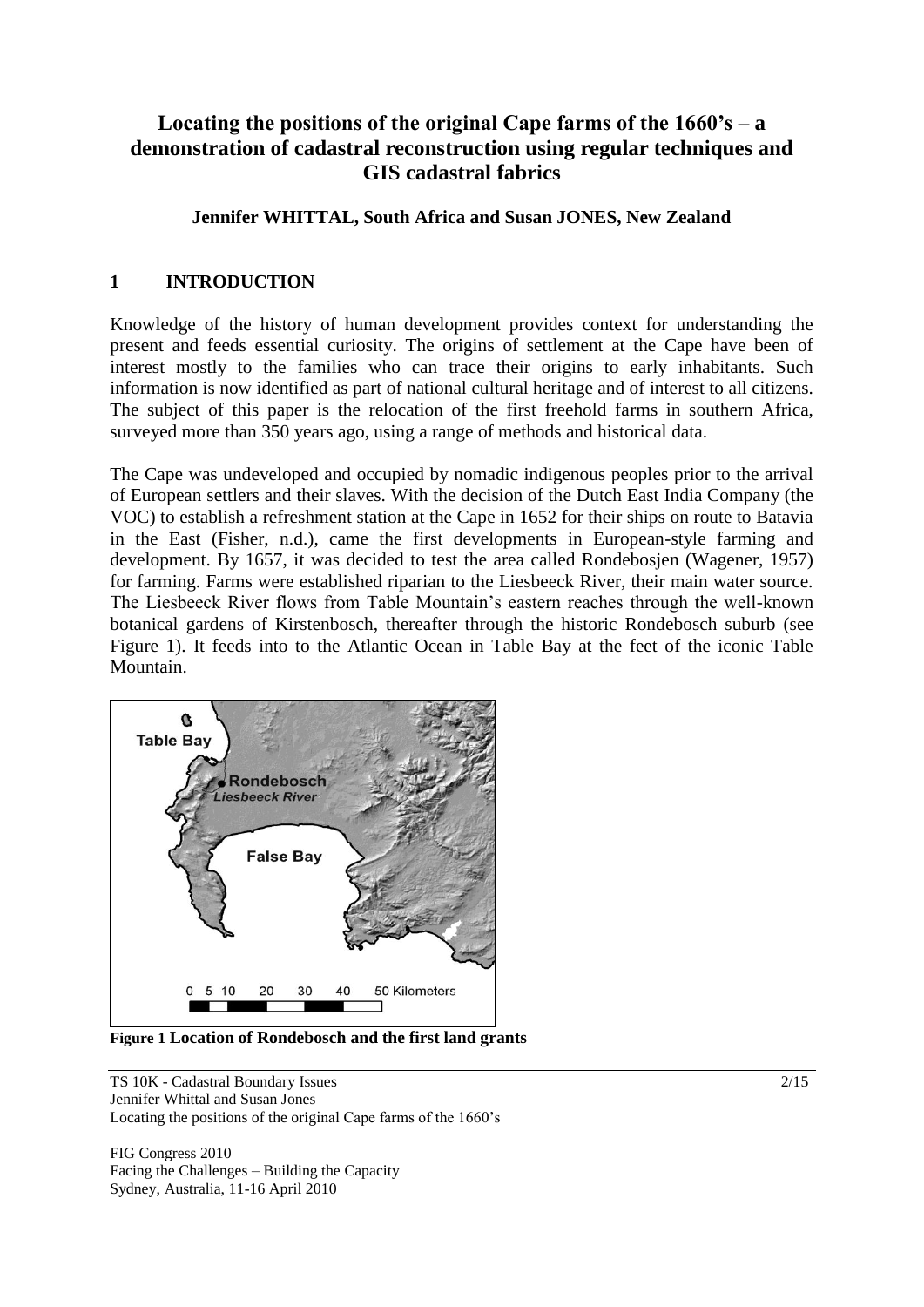The first wave of freehold grants lasted from 1657 until 1679. On 21 February 1657, the first nine *frijburgers* were taken to the valley of the Liesbeeck to choose farm positions. Seventeen freehold parcels of land were granted between 1657 and 1660 by the VOC. Pieter Potter, from Holland, surveyed the parcels and is recognized as the father of the Profession of Land Surveying in South Africa (Fisher, n.d., West, 1971).

This paper identifies 1660 boundaries common to the current cadastre in Rondebosch, and relocations two of the original farms: Rouwkoop and Rodenburg. This is no easy task as the original survey, being of virgin land, was referenced to geographical features, mainly the Liesbeeck River. Historical research methods, such as tracing of old maps, diagrams and deeds and reference to secondary sources such as books, are combined with digital overlays using GIS and techniques of cadastral reconstruction familiar to professional surveyors in South Africa. Through a process of evidentiary and methodological triangulation, the relocated boundary positions are verified. Accuracy estimates for the reconstructed boundaries are derived by comparing the results with data on the early plans. Comparison with field evidence of boundary beacons is not possible since these are no longer in evidence, if they were ever placed.

Compiling a cadastral fabric for the area is investigated as a means to produce a data model for dynamically managing surveys of different accuracies and surveyed over different eras, both to facilitate historical research and regular cadastral reconstructions. For the purposes of this research, and to ensure consistency over the duration of the research project, the 2005 cadastral layer is used and referred to as the "current cadastre".

## **2 THE PLANS OF PIETER POTTER**

The first grants in the Cape are depicted on four plans. Not all of these were signed by Pieter Potter, but the artistry demonstrated on the plans signed by Potter is rare and evident in all of these early plans, so his authorship is probable. He was also the official and only land surveyor at the Cape. The farm extents were drawn on these general plans showing more than one erf, and sometimes also appeared on the deed of grant. The following early cadastral plans were produced: a 1657 plan and a 1658 plan both showing erven and a scale bar; a 1660 plan (see figure 2) including erven up until the end of 1658 with a scale bar, shoreline, and an artistic mountain scene from an oblique aerial perspective; a 1661 plan showing erven up until the end 1660 or early 1661, information on farm owners and extents, a scale bar, and an artistic mountain scene as in the 1660 plan. Reconstructing the 1660 plan by overlay of the diagrams on the deeds shows consistency and a common scale factor (Siebritz, 2007). All diagrams on the deeds are drawn to a scale of approximately 1cm: 25 roods, or 1:30 000 (West, 1971).

Some farm boundaries were adjusted between the 1660 and 1661 plans. Of particular interest on the 1661 plan is the subdivision of farm 3 (1660 plan) into two portions. These were later known as Rouwkoop and Rodenburg (including Myrtle Grove). Modifications of the western boundaries also changed the subdivision shapes and sizes from the parent farm. These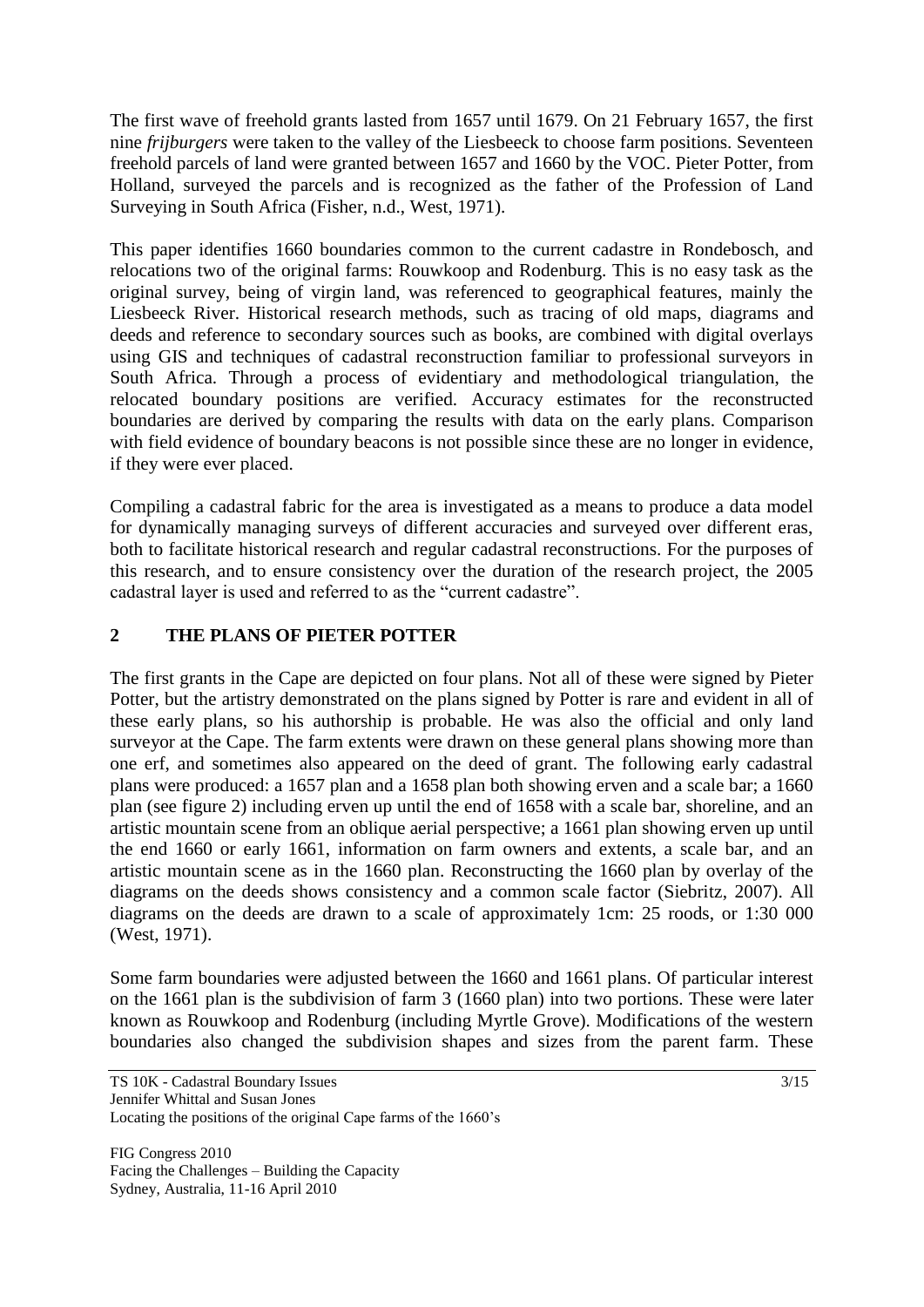modifications are also indicated in the grants. Confusingly, a copy of the 1661 plan in the City of Cape Town archives is labeled 1685, and a plan entitled "De Nederzetting aan de Liesbeeck" is thought to be a recent rendition of an original 1661 plan available at The Hague.

Original plans and diagrams are stored under controlled archive conditions. Microfilm copies from the Western Cape National Archives (WCNA), printed copies from the local municipal archives and analogue slide images of originals at The Hague (taken by Fisher), form essential research evidence. Transcribed and translated copies of the diagrams in the WCNA were made available by Penfold of the Surveyor-General's Office in Cape Town. These are verified as consistent with the originals. Diagrams and plans were converted to digital form for georeferencing.



**Figure 2: A portion of Pieter Potter's 1660 plan showing land grants along the Liesbeeck River. North is directed to the right of the page.**

## **3 TRACING DEEDS OF TRANSFER**

Attempts to trace transfer deeds forward are problematic (Siebritz, 2007, van Niekerk, 2008, Cairns, 2008). All of the original deeds should be available in the WCNA, but their transfer records end in 1671. Transfer deeds from the early 1800s and later are held in the Deeds Office in Cape Town. Unfortunately, the Deeds Office only stored deeds involving surveys in the interim period. In addition, the numbering system employed in the WCNA is different from that in the Deeds Office. A calendar in Guelke (1990) could be another source but only

TS 10K - Cadastral Boundary Issues 4/15 Jennifer Whittal and Susan Jones

Locating the positions of the original Cape farms of the 1660's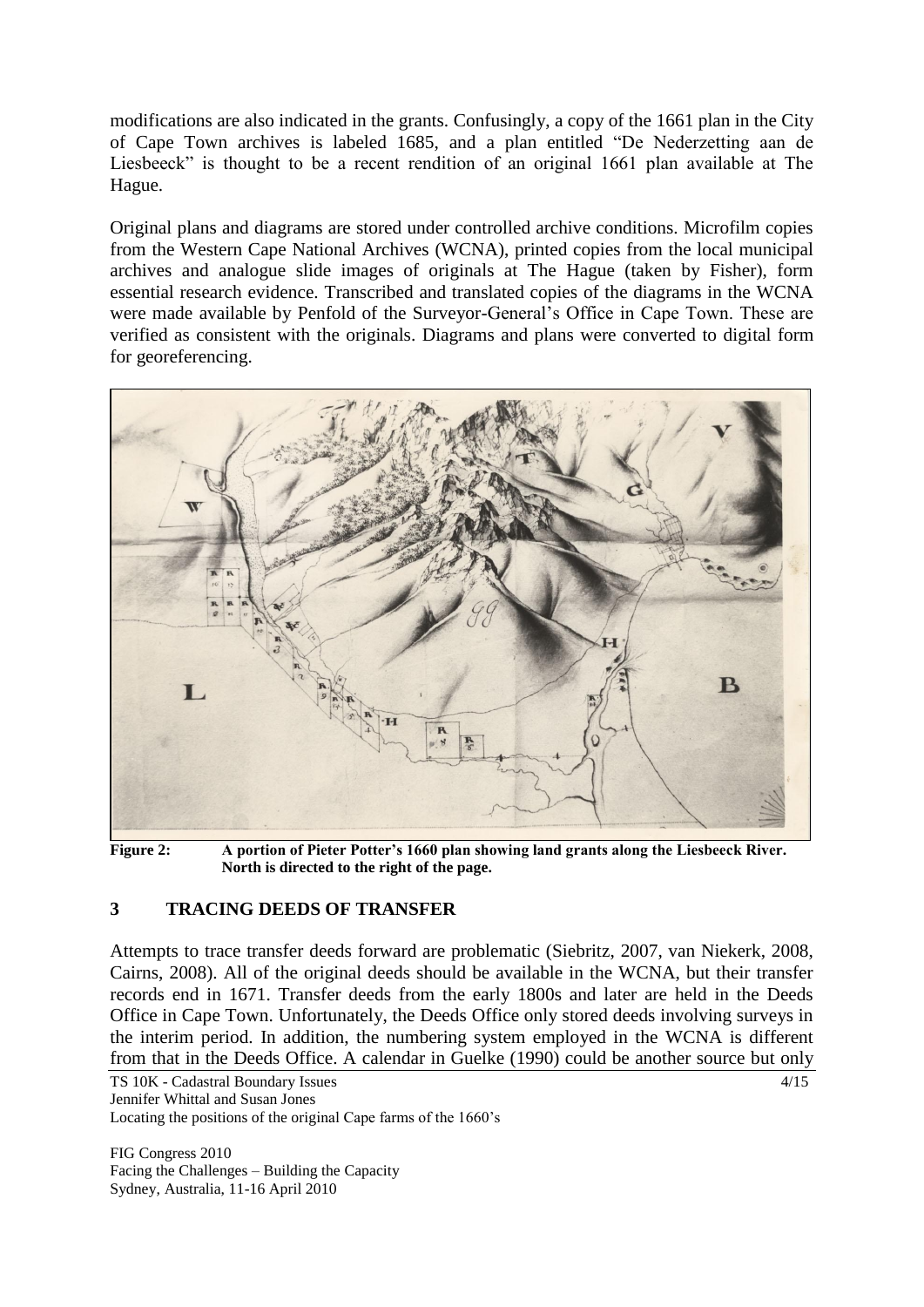reflects the first transfers and not the first grants (Siebritz, 2007). The most useful information is a table (WCNA table reference Z-K-8-4-1), compiled by Cairns (2008), detailing the lineage of deeds from 1657 to 1764, as well as the detail of deeds from 1658 until 1752. Van Niekerk (2008) repeated the attempt to trace transfers forwards without success due to incomplete records. Despite tracing problems, he clarified that the first grant was farm number 1 (dated 16 August 1657) not number 9 as originally thought by the Deeds Office. Farm number 1 was subdivided into farm numbers 2 and 3. Farm number 3 was also subdivided into farm numbers 4 and 5.

## **4 GEOREFERENCING OF PIETER POTTER'S PLANS**

## **4.1 Previous attempts at georeferencing**

Georeferencing of Pieter Potter's plans has been attempted by Penfold and also by Britz, both from the Office of the Surveyor-General, Cape Town. The precision of their plotted farm locations on more recent plans is unknown and the results are unpublished. Georeferencing of the old plans, as accurately as possible, is required in order to compare original boundaries with the current cadastre.

## **4.2 Additional Data**

The Old Cape Farm (O.C.F.) boundaries and their farm numbers are denoted by thick dashed lines on most noting sheets. Noting sheets are plotted compilations of cadastral data containing information which is unavailable in any other form apart from individual diagrams. For this reason noting sheets are an excellent starting point for historical reconstructions in the Cape.

Farm locations in the early 1800s are overlaid onto a recent street map in Wagener (1957). Even though many subdivisions took place between the mid-1600s and the 1800s, the location of farms prior to the current suburban layout provides a useful link. From the archives of the City of Cape Town, scanned copies of two maps of 1812-1813 and 1865 were obtained. The position of the Liesbeeck River on these plans provides a useful topographical link to the early plans since canalization was undertaken only in the 1900s.

## **4.3 Incremental georeferencing**

Georeferencing the 1865 and 1812 plans was undertaken using common farm beacons in Rondebosch only in order to minimize errors in the area of interest. The 1865 plan displays more distortion than the 1812 plan over the full extent of the map in comparison to the current cadastre. Comparison of the position of the Liesbeeck River pre-canalization to its current canalized position indicates better agreement with the older 1812 plan than with the 1865 plan. The position of the river in 1812 is unchanged for most of its course. It is unlikely, given the terrain in the valley and the stability of the river course since 1812, that the river had changed its course much between 1660 and 1812 in the area of Rondebosch. Upstream, the old plans depict a wide marshy area between two river lines. The western boundary of this feature is thought to be the current position of the Liesbeeck River, while the marshy areas are not reflected in the 1812 or subsequent plans, and today are part of the suburban development.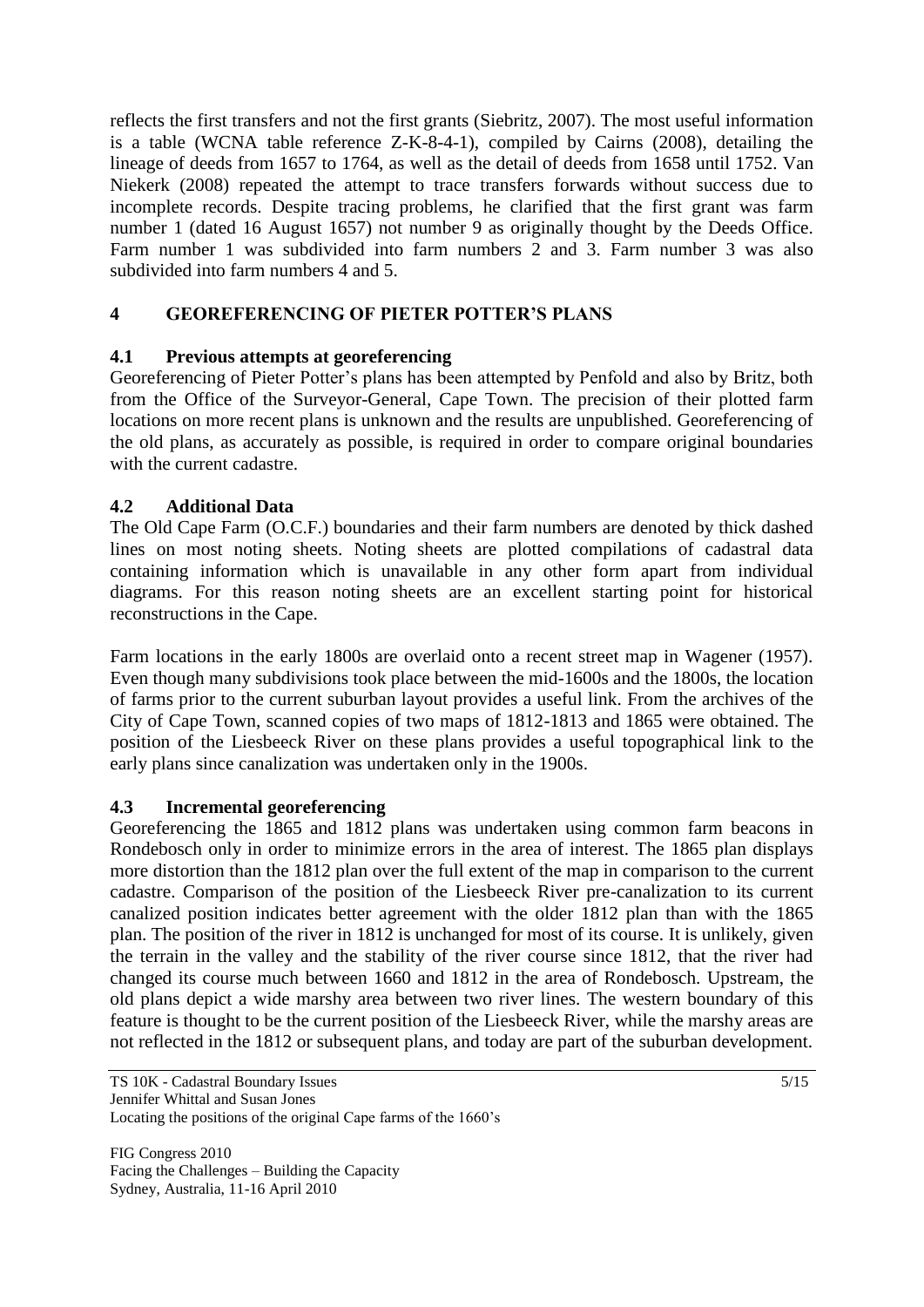The position of the Liesbeeck River in Rondebosch, particularly its kinks and tributaries flowing from Devil's Peak, provided evidence for georeferencing the 1661 plan to the 1812 plan. Farm boundaries were not used in this process of georeferencing in order to avoid incorrect identification and to achieve a satisfactory level of independence in the later identification of boundaries which survive in the current cadastre. The 1660 plan was then georeferenced to the 1661 plan using common farm boundaries since there is no confusion in identifying these on the two plans.

#### **4.4 Comparison of plan overlays**

Agreement between the 1660 and 1661 plans and the current cadastre is good in Rondebosch where the georeferencing was focused, but it degrades considerably over distance as indicated by the misalignment of the Liesbeeck River. Further georeferencing will be required upstream and downstream of Rondebosch as the relocation work is extended to other early farms. Georeferencing accuracy is affected by the lack of precision of the original surveys and plans, their small scale, distortions introduced in the conversion to digital format, and changes in topography over time.

Inspection of the georeferenced 1660 and 1661 plans shows the subdivision of the farm denoted as number 2 on the 1660 plan in two portions: Rouwkoop on the South and Rodenburg (including what were later to be identified as Rodenburg and Myrtle Grove) on the North. The western boundaries of these portions are also substantially adjusted altering the shape of the farms. Since the boundary adjustment took place early on in the farm history, reconstructions of the farms is to their positions as shown on the 1661 plan, and as drawn in the amended grants dated 5 January 1660.

## **5 IDENTIFYING COMMON BOUNDARIES AND BEACONS WITH THE CURRENT CADASTRE**

Ideally, subdivisions of early farms retain the original boundaries which are only "lost" upon consolidation of land. Due to the age of the original farms, and the early readjustment of their boundaries, as well as generations of subdivisional surveys, this ideal is not expected in all cases. Four boundaries in the vicinity of Rondebosch are identified from the overlays of the 1660 and 1661 plans as potentially common to the current cadastre, and appear to follow current roads: along Belmont Road forming the northern boundary of farm 9 on the 1660 plan (later known as Ecklenburg South, a part of Ecklenburg); along Wilhelmina, Lulworth and College Roads separating farm 9 from Rodenburg to the south (northern portion of farm 2, 1660); along Rouwkoop Road forming separating Rodenburg from Rouwkoop to its south (Rouwkoop is the southern portion of farm 2 of 1660); along Dulwich Road forming the south boundary of Rouwkoop. The uncertainty in the georeferencing process and the small scale of the original plans, makes it is impossible from overlays alone to determine which side of the road the original farm boundary falls, if any (the original could also falls in the road reserve).

TS 10K - Cadastral Boundary Issues 6/15 Jennifer Whittal and Susan Jones Locating the positions of the original Cape farms of the 1660's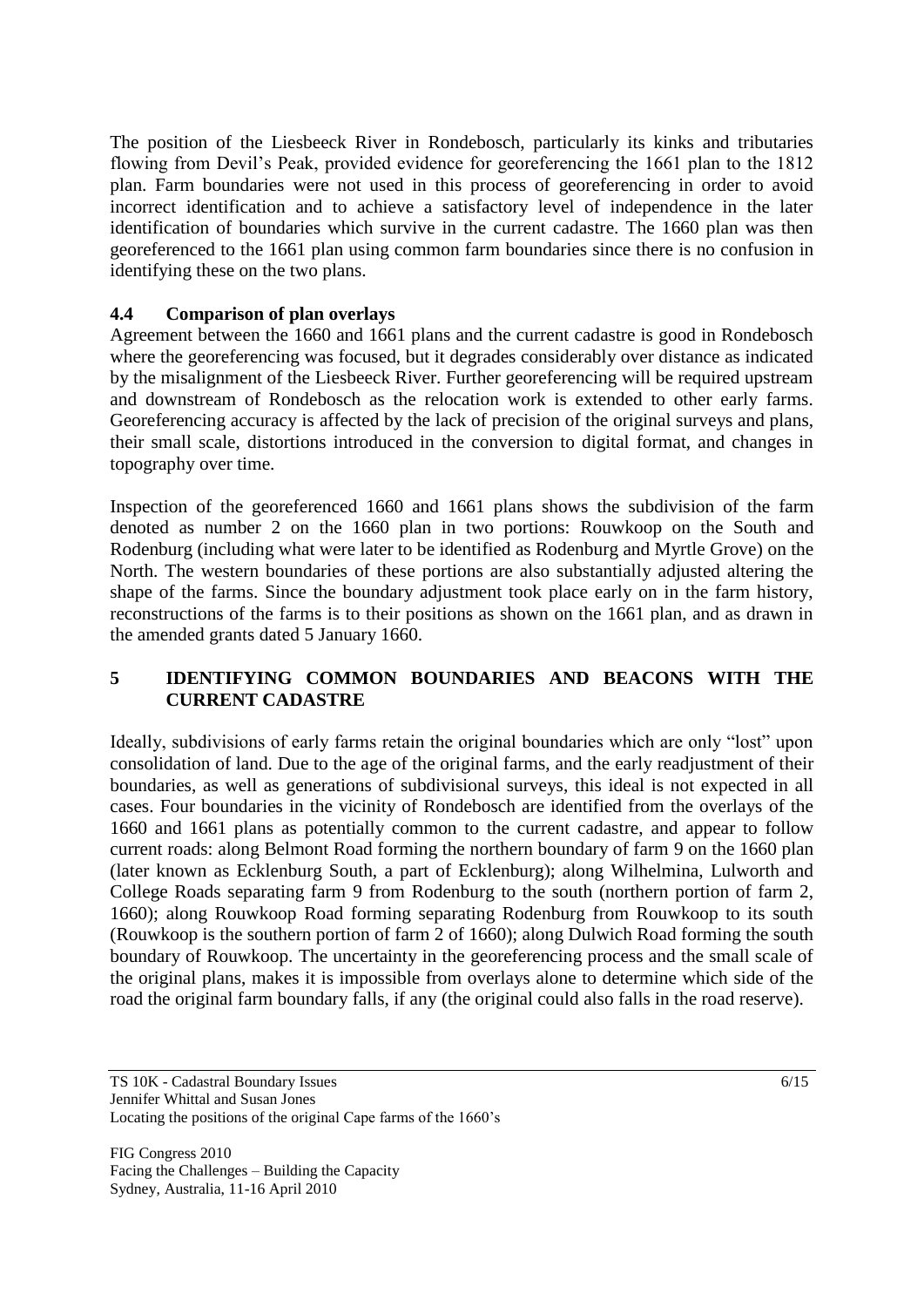## **6 TRACING SUBDIVISIONAL DIAGRAMS**

Dr. Helen Robinson is an historian with an interest in tracing the estates of families at the Cape. She provided van Niekerk (2008) with tracing back to the 1800s for the historical farms of Ecklenburg, Rodenburg (Myrtle Grove section) and Rouwkoop. Following on from Siebritz (2007), and using Robinson's tracing, van Niekerk (2008) established the lineage of erven for Rouwkoop forward to the current cadastre. The tracing exercise confirmed the georeferencing of the 1660 and 1661 plans and confirmed three of the identified boundaries as common to the current cadastre: the south side of Wilhelmina, Lulworth and College Roads, the north side of Rouwkoop Road, and the north side of Dulwich Road. Along Belmont Road the boundary position is as yet undetermined and it appears that the boundary may be wholly lost; further data collection and detailed investigation is required.

## **7 CADASTRAL RECONSTRUCTION OF BOUNDARIES AND CORNERS**

Cadastral reconstruction of the boundaries and beacons was undertaken initially by van Niekerk (2008) and more recently by author Whittal. The Old Cape Farm (O.C.F.) boundaries on the noting sheets proved vital in this process. The value of reflecting historic boundaries is one of the main objectives of proposing the use of cadastral fabrics in GIS later in this paper.

## **7.1 Reconstruction of Rouwkoop:**

The length of the sides and angles of Rouwkoop farm are not given on the amended grants of 1660 or on the 1661 plan. The angles of the farm were most likely to have been 90° at A and B to the west, and 140° at E, and 40° at G, to the east. The scale factor on the diagram (Erf 46510 Cape Town) was used to determine the lengths of the sides to a precision of only 3m. A combination of O.C.F. data on the noting sheets, the probably location of farms corners from GIS overlays of the old plans and the current cadastre, as well as historical and current cadastral diagrams, were used in the reconstructions. Each farm corner was reconstructed using the most recent data of, or in the vicinity of, these cadastral corners. The southern boundary near the SE corner (E) is lost due to the failure to retain a kink upon subdivision of erven along that boundary. [Table 1](#page-7-0) shows the reconstructed corners of Rouwkoop as well as an embedded comparison of sides and angles with data determined from the diagram.

## **7.2 Reconstruction of Rodenburg**

The amended 1660 grant and the 1661 plan showing Rodenburg are, like Rouwkoop, devoid of the length of the sides and the angles. The angles of the farm were most likely to have been  $90^\circ$  at J and K to the west, and  $140^\circ$  at G, and  $40^\circ$  at H, to the east. A diagram of the original Rodenburg farm does not appear to exist and so sides and angles are derived from the small diagram in the amended grant. Precision of sides are scaled also to only 3m. More recent data comparison is made to the diagram of Erf 46637 Cape Town, called Myrtle Grove.

TS 10K - Cadastral Boundary Issues 7/15 Jennifer Whittal and Susan Jones Locating the positions of the original Cape farms of the 1660's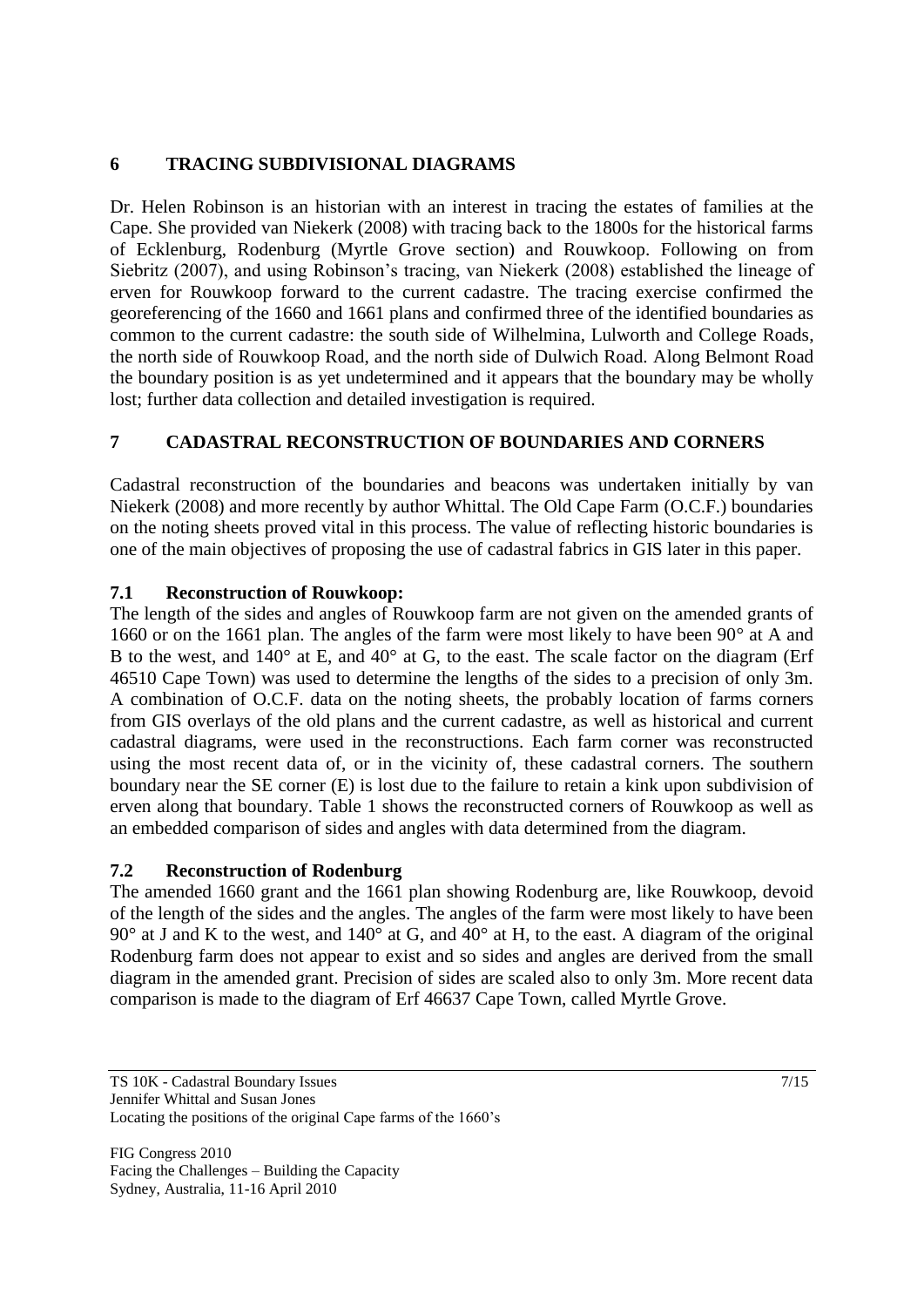<span id="page-7-0"></span>

|  | <b>Table 1 Reconstruction of Rouwkoop</b> |
|--|-------------------------------------------|
|--|-------------------------------------------|

| Rouwkoop    | <b>Cape Datum</b> |                         | Hart94 Datum |            |                                                                                                       |                                                                            |                                                                                                                                                                                                                                                                                                                                                                                                                                                 |                                |  |
|-------------|-------------------|-------------------------|--------------|------------|-------------------------------------------------------------------------------------------------------|----------------------------------------------------------------------------|-------------------------------------------------------------------------------------------------------------------------------------------------------------------------------------------------------------------------------------------------------------------------------------------------------------------------------------------------------------------------------------------------------------------------------------------------|--------------------------------|--|
|             | y                 | $\mathbf X$             | Y            | X          |                                                                                                       |                                                                            |                                                                                                                                                                                                                                                                                                                                                                                                                                                 |                                |  |
|             |                   |                         |              |            | Cadastral                                                                                             | <b>Survey</b>                                                              |                                                                                                                                                                                                                                                                                                                                                                                                                                                 |                                |  |
|             | 0.00              | 3700000.00              | 0.00         | 3700000.00 | <b>Beacon</b>                                                                                         | E-record                                                                   | Erf                                                                                                                                                                                                                                                                                                                                                                                                                                             | <b>Diagram</b>                 |  |
| A(SW)       | 49097.76          | 59985.01                | 49160.59     | 60285.21   | Not beaconed                                                                                          | E1873/66                                                                   | 110211                                                                                                                                                                                                                                                                                                                                                                                                                                          | 5175/1975                      |  |
| AB          | 199.3 metres      | Angle at A: 90.30.44    |              |            | Town.                                                                                                 | Cadastral boundary is common to three erven: 98222, 46636, and 110211 Cape |                                                                                                                                                                                                                                                                                                                                                                                                                                                 |                                |  |
| $1660/1$ AB | 196 metres        | Angle at A: 90°         |              |            |                                                                                                       |                                                                            |                                                                                                                                                                                                                                                                                                                                                                                                                                                 |                                |  |
| B(NW)       | 49164.77          | 59797.76                | 49227.60     | 60097.96   | Not beaconed:<br>component<br>lines<br>on<br>diagram                                                  | E1157/93.<br>E2753/93,<br>scaled                                           | Along<br>north<br>boundary<br>of<br>152235                                                                                                                                                                                                                                                                                                                                                                                                      | General<br>plan<br>8010/1993   |  |
| BF          | 703.8 metres      | Angle at B: 89.04.10    |              |            | Cadastral boundary exists today                                                                       | Northerly side of Rouwkoop Road (Rouwkoop Road is included)                |                                                                                                                                                                                                                                                                                                                                                                                                                                                 |                                |  |
| 1660/1 BF   | 727 metres        | Angle at B: $90^\circ$  |              |            |                                                                                                       |                                                                            |                                                                                                                                                                                                                                                                                                                                                                                                                                                 |                                |  |
| F(NE)       | 48498.38          | 59571.42                | 48561.22     | 59871.61   | $1/2$ " rip                                                                                           | E654/40,<br>E583/60,<br>E3258/92                                           | 47019.<br>47022:<br>reconstructed from<br>47021                                                                                                                                                                                                                                                                                                                                                                                                 |                                |  |
| <b>FE</b>   | 304.0 metres      | Angle at F: 40.06.28    |              |            | Cadastral boundary lost                                                                               |                                                                            |                                                                                                                                                                                                                                                                                                                                                                                                                                                 |                                |  |
| 1660/1 FE   | 314 metres        | Angle at $F:40^\circ$   |              |            |                                                                                                       |                                                                            |                                                                                                                                                                                                                                                                                                                                                                                                                                                 |                                |  |
| E(SE)       | 48655.53          | 59831.60                | 48718.37     | 60131.79   | Not beaconed:<br>kink noted on<br>46842<br>and<br>General<br>plan<br>21a<br>not<br>retained.<br>Road. | E496/79                                                                    | $A$ <sup>"</sup><br>Corner<br>on<br>46842.<br>46841.<br>"G" on<br>Corner<br>112122:<br>Reconstructed<br>direction<br>252.13.00 and<br>distance scaled off<br>General plan<br>R21a.<br>South by Dulwich Road. The exact South Boundary is common with Erf 96660 Cape<br>Town which is the remainder of Mariendahl and forms a strip of land in Dulwich<br>Cadastral boundary exists today to the west of the railway reserve. To the east of the | 87/1826.<br>R21a.<br>1606/1979 |  |
| EA          | 468.1 metres      | Angle at E: 140.18.39   |              |            | railway reserve the boundary is lost                                                                  |                                                                            |                                                                                                                                                                                                                                                                                                                                                                                                                                                 |                                |  |
| 1660/1 EA   | 487 metres        | Angle at E: $140^\circ$ |              |            |                                                                                                       |                                                                            |                                                                                                                                                                                                                                                                                                                                                                                                                                                 |                                |  |

#### <span id="page-7-1"></span>**Table 2. Reconstruction of Rodenburg**

| Rodenburg | <b>Cape Datum</b> |                                                                     | Hart94 Datum |             |                                                                                |                                                                                                                                                                                                                                                                                                   |       |                |  |  |
|-----------|-------------------|---------------------------------------------------------------------|--------------|-------------|--------------------------------------------------------------------------------|---------------------------------------------------------------------------------------------------------------------------------------------------------------------------------------------------------------------------------------------------------------------------------------------------|-------|----------------|--|--|
|           | V                 | $\mathbf{x}$                                                        | Y            | $\mathbf x$ |                                                                                |                                                                                                                                                                                                                                                                                                   |       |                |  |  |
|           | 0.00              | 3700000.00                                                          | 0.00         | 3700000.00  | Cadastral<br><b>Beacon</b>                                                     | <b>Survey</b><br>E-record                                                                                                                                                                                                                                                                         | Erf   | <b>Diagram</b> |  |  |
| H(NE)     | 48461.82          | 59340.01                                                            | 48524.67     | 59640.20    | $5/8$ " rip                                                                    | E583/60                                                                                                                                                                                                                                                                                           | 46998 | 2310/1960      |  |  |
| HG        | $226.0$ metres    | Angle H: 64.51.50                                                   |              |             | Cadastral boundary is common to three erven: 47021, 46998, and 47001 Cape Town |                                                                                                                                                                                                                                                                                                   |       |                |  |  |
| 1831 HG   | 223 metres        | Angle at H: $65^\circ$                                              |              |             |                                                                                |                                                                                                                                                                                                                                                                                                   |       |                |  |  |
| 1660/1 HG | 297 metres        | Angle at H: $40^\circ$                                              |              |             |                                                                                |                                                                                                                                                                                                                                                                                                   |       |                |  |  |
| G(SE)     | 48480.22          | 59565.25                                                            | 48543.06     | 59865.44    | Not beaconed                                                                   | E654/40.<br>E583/60.<br>E3258/92                                                                                                                                                                                                                                                                  | 47019 | 2679/1882      |  |  |
| GJ        | 562.7 metres      | Angle G: 113.22.35                                                  |              |             | Road.                                                                          | South by Dulwich Road. The exact South Boundary is common with Erf 96660 Cape<br>Town which is the remainder of Mariendahl and forms a strip of land in Dulwich<br>Cadastral boundary exists today to the west of the railway reserve. To the east of the<br>railway reserve the boundary is lost |       |                |  |  |
| 1660/1 GJ | 499 metres        | Angle G: $140^\circ$                                                |              |             |                                                                                |                                                                                                                                                                                                                                                                                                   |       |                |  |  |
| J(SW)     | 49013.22          | 59745.73                                                            | 49076.06     | 60045.92    | Generated from area of old farm                                                |                                                                                                                                                                                                                                                                                                   |       |                |  |  |
| JK        | $187.3$ metres    | Angle J: 90.52.47                                                   |              |             | Cadastral boundary lost                                                        |                                                                                                                                                                                                                                                                                                   |       |                |  |  |
| 1660/1 JK | 183 metres        | Angle J: $90^\circ$                                                 |              |             |                                                                                |                                                                                                                                                                                                                                                                                                   |       |                |  |  |
| K(NW)     | 49076.02          | 59569.23<br>49138.86<br>59869.43<br>Generated from area of old farm |              |             |                                                                                |                                                                                                                                                                                                                                                                                                   |       |                |  |  |

TS 10K - Cadastral Boundary Issues 8/15

Jennifer Whittal and Susan Jones

Locating the positions of the original Cape farms of the 1660's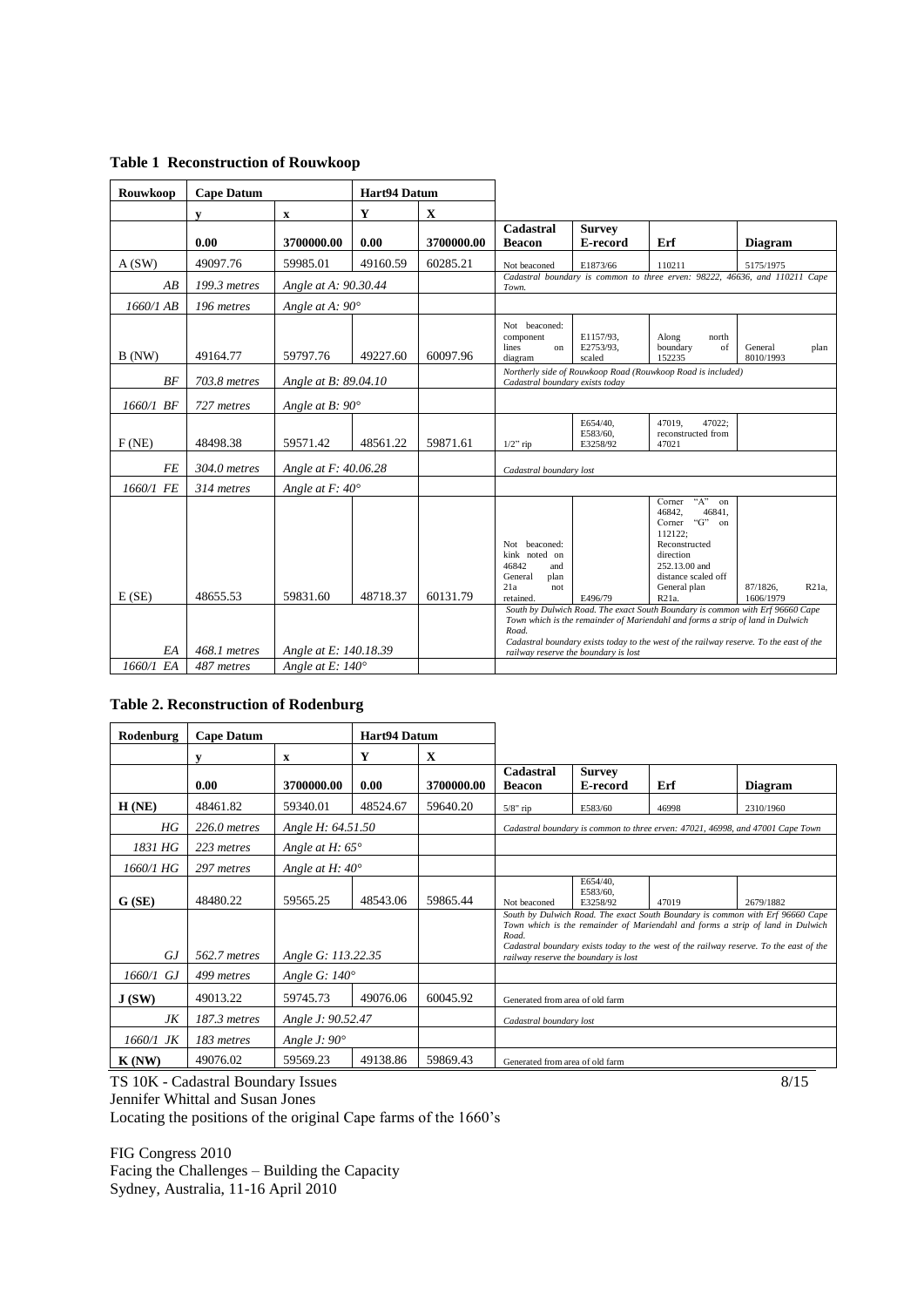| KΗ           | $ -$<br>655.6 metres | :: 90.52.47<br>Angle K:                |  | Southerly side of Wilhelmina.<br>Lulworth and College Roads.<br>exists today<br>Cadastral boundary |
|--------------|----------------------|----------------------------------------|--|----------------------------------------------------------------------------------------------------|
| KΗ<br>1660/' | metres               | $\therefore 90^{\circ}$<br>Angle<br>A. |  |                                                                                                    |

Apparent portions of Rodenburg are: Erf 46637 Cape Town (Myrtle Grove, SG Diagram 134/1831), which occupies the footprint of Rodenburg from the inner bank of the Liesbeeck River eastwards, and Rodenburg west of the river, which is larger than the footprint of the 1661 farm and extends from the inner bank of the river westwards to the Main Road (Erf 46520 Cape Town, SG Diagram 1/1790). The link between these "subdivisions" and the parent erf is not established. Myrtle Grove (east portion) has angles of about 115° (at G) and 65° (at H) based on its diagram of 1831. It is noted that these angles are substantially different from what the original angles should be; it is probably that a boundary adjustment took place between 1661 and 1831 on the eastern side of the farm. Boundaries KH and GJ are slightly off parallel and J and K were reconstructed to be as close to 90° as possible while holding the area as in 1661 fixed at 119764  $m^2$  (see [Table 2\)](#page-7-1). This assumes that the farm area was retained in the adjustment of the eastern boundary.

A further reconstruction of beacons along the Main Road, being the western part of Rodenburg, is shown in [Table 3.](#page-8-0)

| <b>Rodenburg W</b> | <b>Cape Datum</b> |                         | Hart94 Datum |            |                                                        |                                                             |        |                         |
|--------------------|-------------------|-------------------------|--------------|------------|--------------------------------------------------------|-------------------------------------------------------------|--------|-------------------------|
|                    |                   | x                       | Y            | X          |                                                        |                                                             |        |                         |
|                    |                   |                         |              |            | Cadastral                                              | <b>Survey</b>                                               |        |                         |
|                    | 0.00              | 3700000.00              | 0.00         | 3700000.00 | <b>Beacon</b>                                          | E-record                                                    | Erf    | <b>Diagram</b>          |
| D(NW)              | 49112.00          | 59582.66                | 49174.84     | 59882.86   | Not beaconed:<br>reconstructed<br>from<br>intersection | direction E2063/65 +<br>E369/75; direction<br>from E2462/92 | 46437  |                         |
|                    | 241.3             |                         |              |            |                                                        |                                                             |        |                         |
| DC                 | metres            | Angle at D: 131.17.02   |              |            |                                                        |                                                             |        |                         |
| 1790 DC            | 241.8<br>metres   | Angle at D: $130^\circ$ |              |            |                                                        |                                                             |        |                         |
| C(SW)              | 49197.76          | 59808.21                | 49260.59     | 60108.41   | tent peg in wall                                       | E1157/93E2753/93                                            | 152234 | General plan<br>8018/93 |
|                    |                   | Angle at C: 50.28.33    |              |            |                                                        |                                                             |        |                         |
| 1790               |                   | Angle at $C:50^\circ$   |              |            |                                                        |                                                             |        |                         |

<span id="page-8-0"></span>**Table 3 Reconstruction beacons along the Main Road for Rodenburg west of the Liesbeeck (1790)**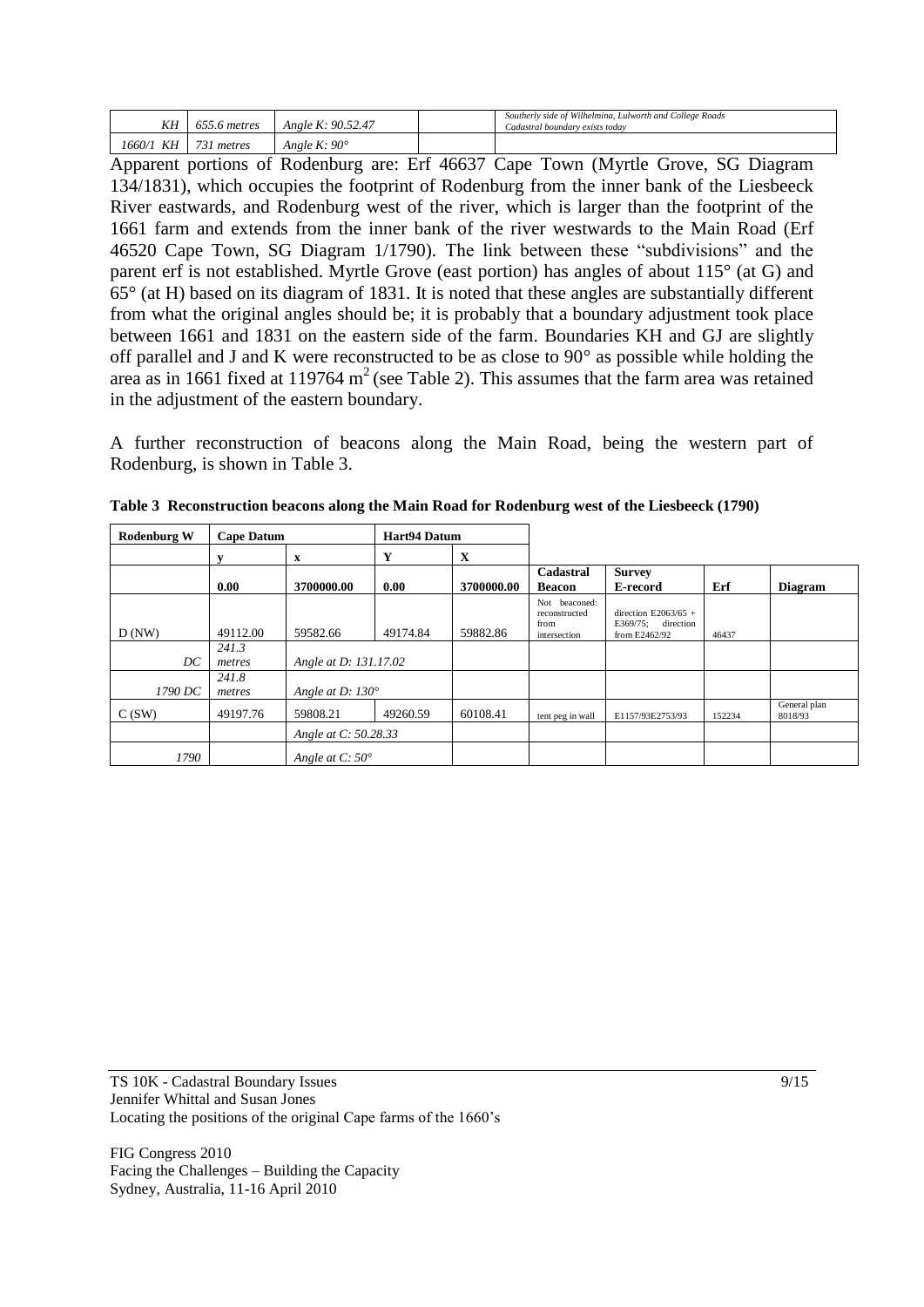

<span id="page-9-0"></span>**Figure 3: Reconstructed farms in the current cadastre compared to the 1661 plan**

## **7.3 Analysis of reconstructions**

Analysis of the accuracy of the above results ideally relies on finding the original farm beacons. The existence of these today is improbable, if any were ever placed. Beacons which form part of the current cadastre (C, F and H) have been replaced many times and are no longer the original physical beacons. Accuracy of the reconstructions can only be ascertained through comparisons against the areas, sides and angles of the original farms.

The angles in the reconstructed shape of Rouwkoop agree very well with the diagram angles measured at 90°, 90°, 40°, and 140°. The reconstructed sides agree to at best 3m (insignificant given the precision of the scaled sides) and at worst 23m with the original farm sides. The area of Rouwkoop as reconstructed is  $115,539 \text{ m}^2$  and the grant area is 13 Morgen and 343 square roods, or 116 246  $m^2$  - a difference of 707  $m^2$ . This difference is a result of a combination of factors: the inaccuracy of the surveying methods used around 1660 and the maintenance of boundaries through consecutive generations of surveys and subdivisions. This is equivalent to a displacement of the longest boundary of about 1 metre. Spreading the 1 metre difference between all four boundaries reduces it to the sub-metre level, and the boundaries are probably reconstructed to better than 0.5 m.

Since only the northern and southern boundaries of Rodenburg, but not their extents, were relocated comparisons against the side and angles of the grant are impossible. The reconstructed northern boundary is probably similar precision to that of Rouwkoop, and the southern boundary is partly shared with Rouwkoop. The reconstructed east boundary is substantially adjusted since 1660, but agrees well with the 1831 diagram boundary. The overlay of the reconstructed beacons and boundaries on the 1661 plan in [Figure 3](#page-9-0) shows good agreement at J and K, but poor agreement of H and G, confirming the suspicion of a boundary adjustment on that side. The reconstruction of J and K assumes that this boundary adjustment retained the overall farm area. It is not clear whether this assumption is correct, but there is no evidence that it is incorrect given the good agreement between J and K and the 1661 plan positions.

TS 10K - Cadastral Boundary Issues 10/15 Jennifer Whittal and Susan Jones Locating the positions of the original Cape farms of the 1660's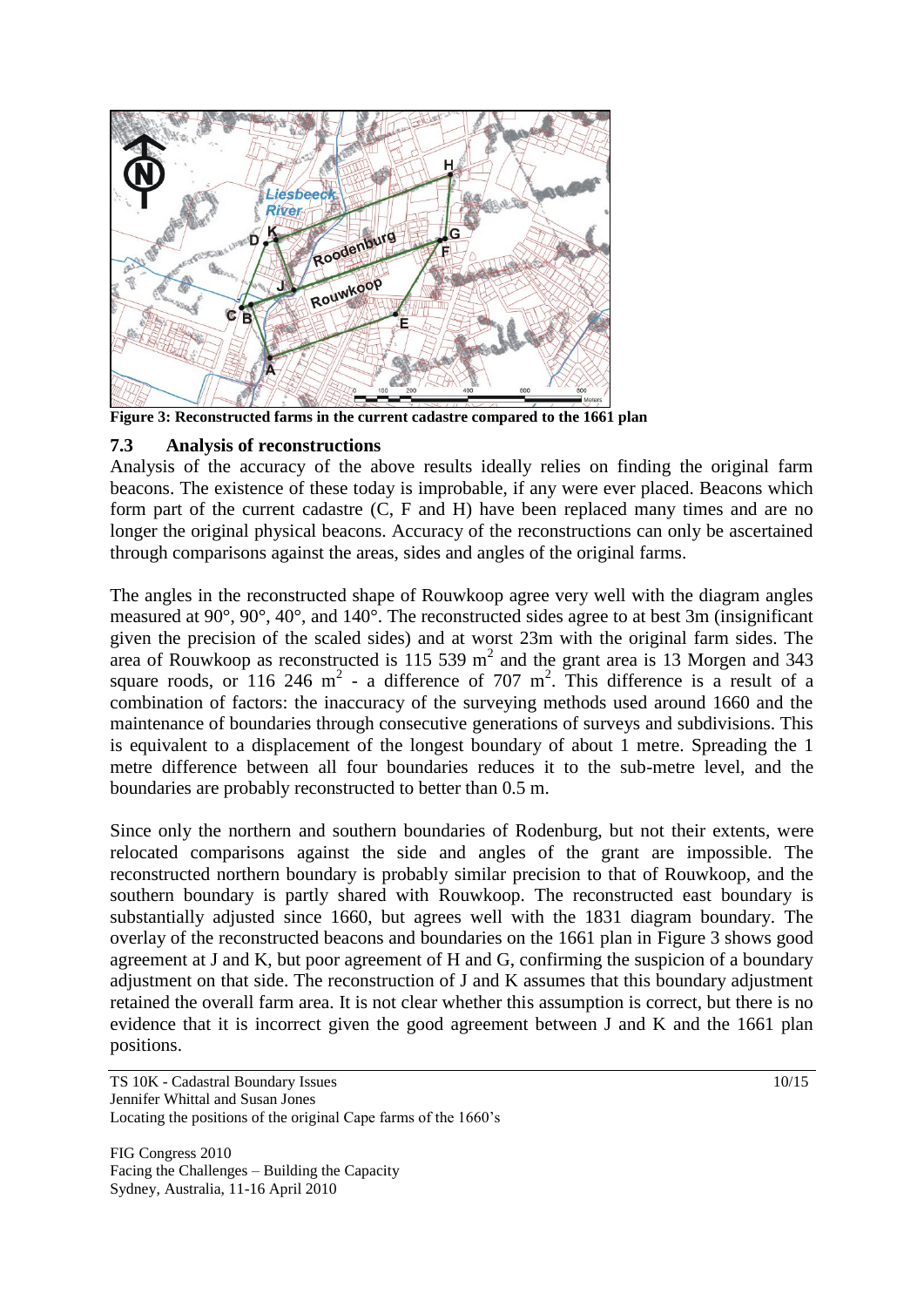The reconstructed beacons C and D along Main Road are highly consistent with the eastern subdivision of Rodenburg in 1790, both in the length of CD, and the angles at C and D. These positions shed no light on the location of the original Rodenburg farm corners, but do confirm the locations and orientations of the north and south boundaries of the farm.

## **8 USING CADASTRAL FABRICS IN GIS**

An extension of the reconstruction of Rouwkoop and Rodenburg is to construct a cadastral fabric in order to ascertain the usefulness of this tool for cadastral reconstructions. A cadastral fabric is a continuous surface of connected parcels whose topology is defined by the corners of common parcels (Hodson, Leslie and Buscaglia, 2007). It is similar to the cadastral layer of shapefiles in the current cadastral layer in GIS, but survey precision remains intact. This overcomes the shortcoming of GIS in retaining survey precision. Without cadastral fabrics, data pertaining to different epochs is reflected as GIS layers with the likelihood of reduced quality from the original capture. The power of the cadastral fabric approach is the ability to store generational data together with an indication of the survey quality. The lineage of subdivisions and consolidations over time is maintained and all surveys remain independent entities. Cadastral fabrics are thus a powerful tool for modelling and retaining land transactions over time.

The cadastral fabric is a transactional business model of a dynamic cadastral solution. In South Africa, although there is some stability in the reference/control system, every cadastral survey can create mathematical gaps and overlaps since the physical beacons are given precedence over mathematical data. As long as physical beacons are correctly identified and surveyed, and the subsequent boundaries form no gaps or overlaps, there is no practical or legal problem. As such, cadastral data in South Africa is dynamic as the numeric evidence may change with each survey. Reflection of such a non-topological system is viable in a cadastral fabric. It has potential as a digital management tool to assist the surveying community in maintaining a chain of evidence through time and to execute their mandate of acquiring and assessing "all the evidence" for cadastral reconstruction.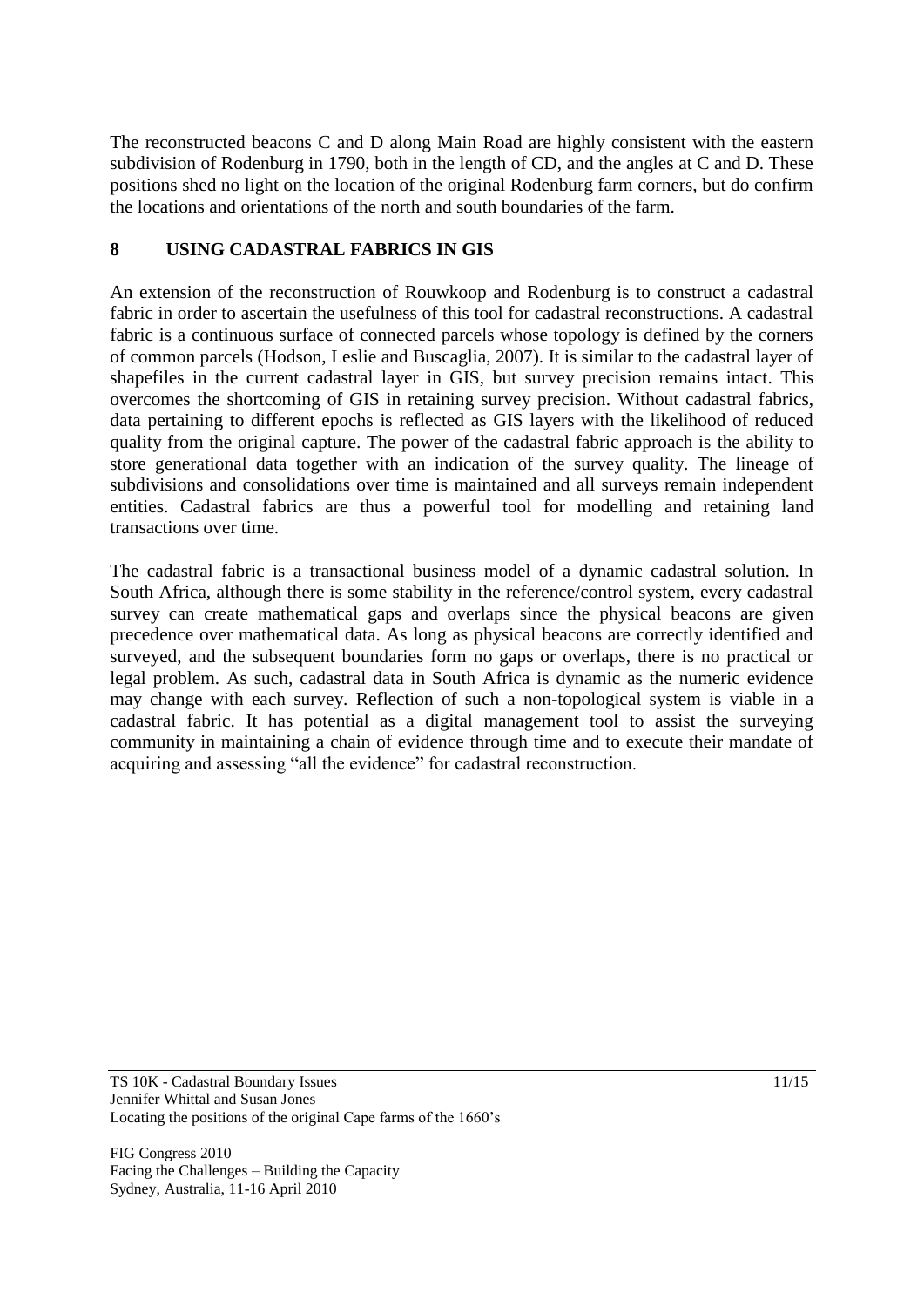

<span id="page-11-0"></span>**Figure 4: A cadastral fabric for Rouwkoop and Rodenburg**

The cadastral fabric depicted in [Figure 4](#page-11-0) has been constructed from the individual diagrams obtained from the Offices of the Surveyor-General of the Cape. This holds the lineage of diagrams making up the Rouwkoop and Rodenburg farms with erven organized by the diagram number. Associated metadata to the survey is held at this level and more accurate surveys take priority over historical surveys. The cadastral fabric requires data to be recorded in a single spatial reference system. In the reconstruction of Rouwkoop and Rodenburg, data was converted or transformed into the current cadastral system near the farm corners and along the boundaries. Due to resource constraints in manually converting all the diagrams (current and superseded) within the original farm footprints into digital form, gaps in the cadastral fabric lineage remain. Nevertheless, the ability to trace the historical boundaries is clearly evident. The reconstructed farms are shown to align well with the current cadastre, although this is expected since the most recent cadastral data was used in their reconstruction.

#### **9 CONCLUSION**

This paper has demonstrated the relocation and reconstruction of properties 350 years ago using a range of methods, both graphical and mathematical. This is a difficult undertaking, particularly when the properties are located in undeveloped areas which had no history of formal land ownership and occupation. The traditional methods of boundary reconstruction employed by land surveyors are still preferred when all evidence such as old plans, original

TS 10K - Cadastral Boundary Issues 12/15 Jennifer Whittal and Susan Jones Locating the positions of the original Cape farms of the 1660's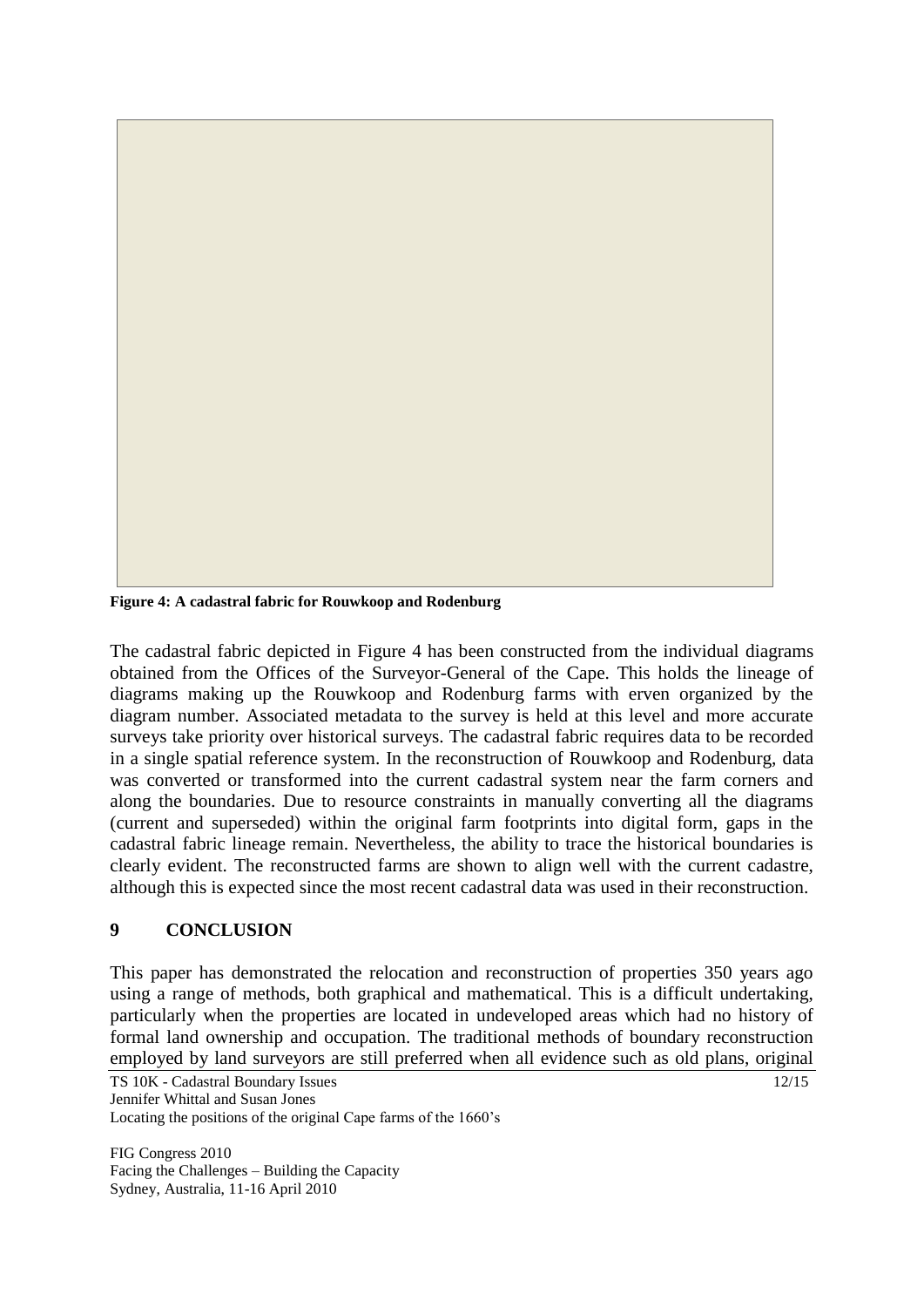title deeds and diagrams, and the lineage of cadastral development must be taken into account. Although these methods of reconstruction are well-known and often-used by Professional Land Surveyors in South Africa, it is unusual to attempt a reconstruction spanning centuries.

The use of noting sheets and GIS-based overlays played a vital role collating the evidence and corroborating results. Within the Rondebosch area a number of beacons and boundaries from the earliest grants in 1657-1661 are shown to be retained in the current cadastre. Although some corners are physically beaconed and have published coordinates to 0.01m in the current cadastral system, the positions of the original beacons are unlikely to be that accurately retained over the many years of survey and subdivision. Cumulative differences in surveys, as well as inaccurate methods of original survey in the 1660's, prevent a good approximation of the accuracy of reconstruction. The relocation of the original boundaries of Rouwkoop is probably accurate to within a metre, and possibly to within 0.5 metre. Rodenburg shares one of these boundaries and its northern boundary is probably determined to a similar accuracy, but the reconstruction of the eastern and western boundaries is problematic and will be the subject of further investigation.

The 2005 cadastral layer has been used as an independent GIS layer (which lacks data quality indicators) to construct a cadastral fabric for recording the position and metadata of old and current erven. The usefulness of cadastral fabrics in recording the lineage of cadastral surveys through time, and in making historical boundary evidence more accessible, is demonstrated. A complete GIS cadastral fabric is proposed to be built up comprising the original Liesbeeck farms, historical transactions from the earliest grants, and the active erven. The process will be similar to that of Landonline, the digital Land Information transaction management system in New Zealand (Land Information New Zealand, 2009).

The location of the farms surveyed by Pieter Potter 350 years ago is now established in the vicinity of Rouwkoop. It remains to extend this work to other freehold grants depicted on his general plans. An approach using a combination of GIS overlays, noting sheet data, survey diagrams and cadastral survey reconstruction techniques, is demonstrated to be suitable. This combination of data sources and method of analysis may also be useful for more recent cadastral reconstructions, particularly the use of georeferenced digital overlays in cases where old diagram data is minimal. A cadastral fabric is a useful tool for recording and sharing historic cadastral data important in cadastral reconstructions. The use of this tool will be investigated in more detail in extending this research to other early land grants at the Cape.

## **REFERENCES**

**Cairns, M.** (2008), Personal communication (Cairns is a local historian).

**Elfick, M.** (2006), Cadastral Surveyors - time to go forward digitally and coordinate accurately, ESRI User Conference, San Diego

TS 10K - Cadastral Boundary Issues 13/15 Jennifer Whittal and Susan Jones Locating the positions of the original Cape farms of the 1660's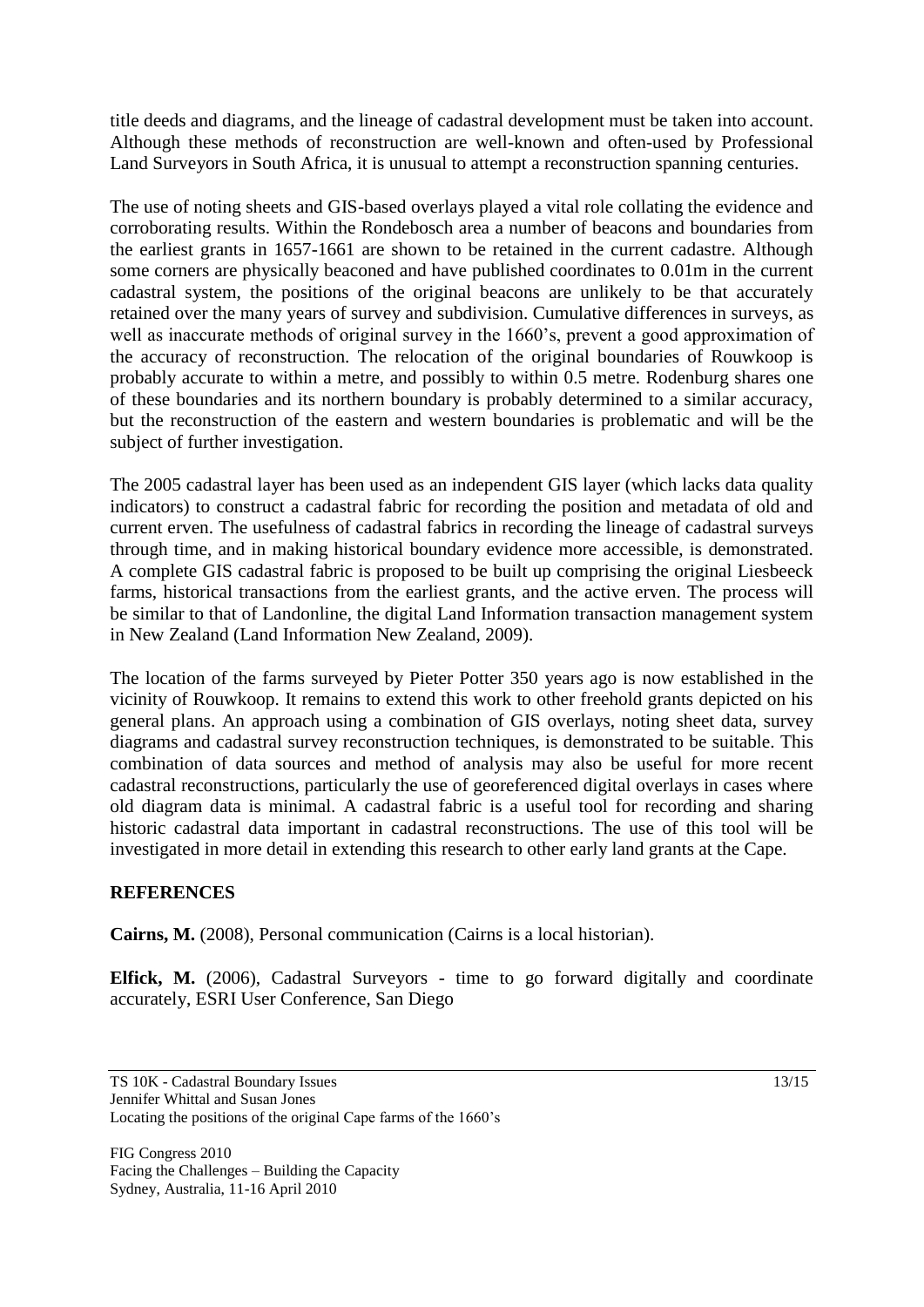**Elfick, M., Hodson, T.** (2006), Managing Cadastral Data in a GIS, XXIII FIG Congress Munich, Germany, October 8-13.

**Fisher, R.C.** (n.d.), Pieter Potter of Amsterdam: The First South African Land Surveyor.

**Haanen, A., Bevin, T., and Sutherland, N (**2002), e-Cadastre - Automation of the New Zealand Survey System, FIG XXII International Congress, Washington D.C., USA, April 19- 26.

**Harper, I** (2006), Survey Accurate GIS Cadastre - County and Service Authority Case Studies, ESRI User Conference, San Diego

**Hodson, T., Leslie, C., and Buscaglia, C.** (2007), ArcGIS Survey Analyst Cadastral Editor, 2007 ESRI International User Conference Technical Workshops, June 18–22, San Diego, California.

**Land Information New Zealand (LINZ)** (2009), Landonline Bulk Extract Documentation, Download from http://www.linz.govt.nz/docs/surveysystem/landonline-bulkdata/landonline-BDE-overview-v20-0.pdf

**Siebritz, L.** (2007), *An Investigation into the First Freehold Land Grants in the Liesbeeck Valley from 1657 to 1660*, Unpublished BSc Thesis, University of Cape Town.

**Van Niekerk, A.J.** (2008), *The First Land Grants in the Cape in the Liesbeeck River Valley*, Unpublished BSc Thesis, University of Cape Town.

**Wagener, F. J**. (1957), *Rondebosch Down the Years*. Cape Times.